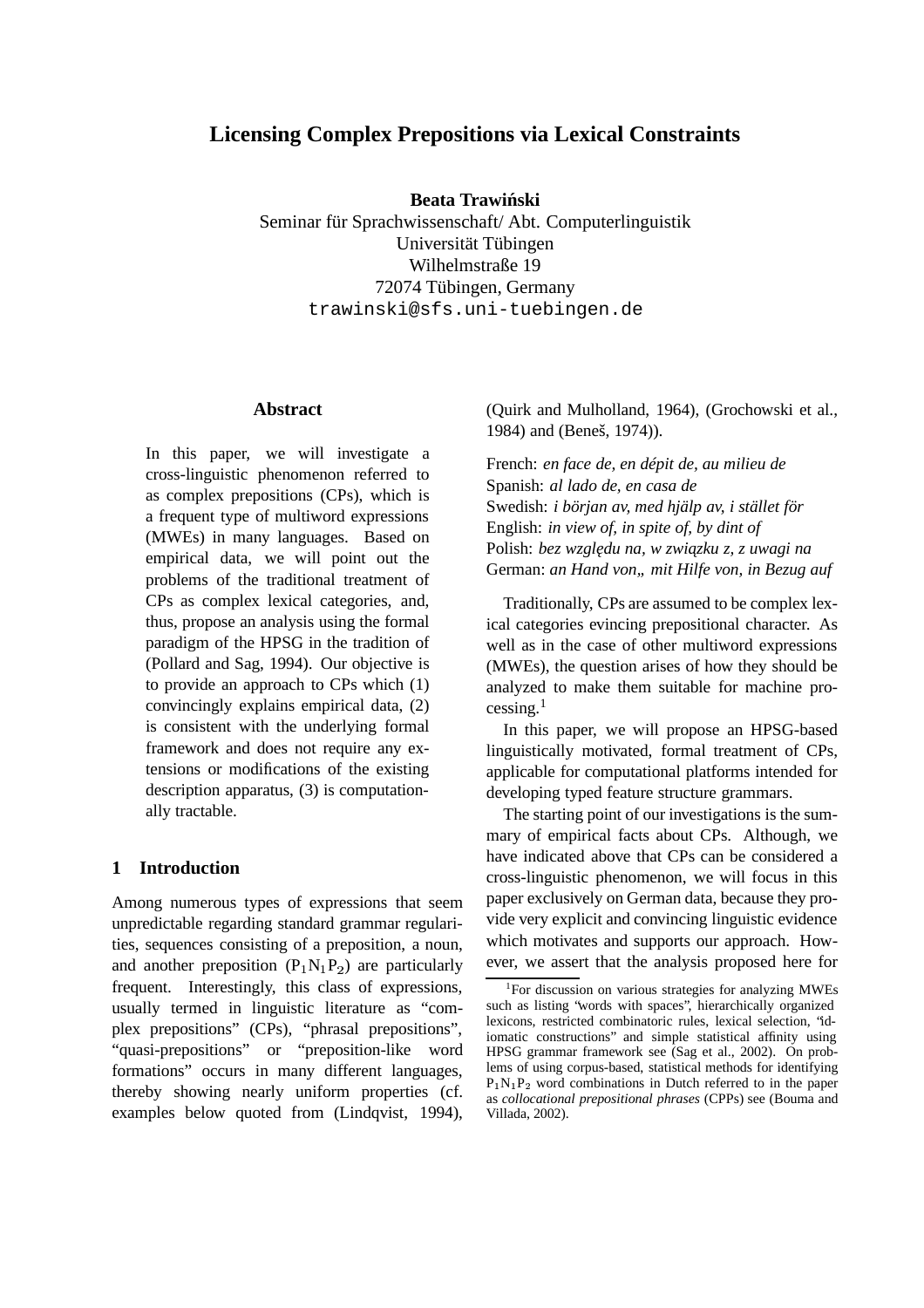German can also be applied to other languages such as Polish or English.

### **2 Empirical Data**

We have taken into account word combinations in German such as those in (1).

(1) an Hand von ('by means of'), in Zusammenhang mit ('in connection with'), unter Aufsicht von ('under survey of')  $\ldots$ <sup>2</sup>

These expressions, when combined with NPs, result in PPs, acting as modifiers within the entire sentence (cf. (2)).

(2) *In Bezug auf Privatsphäre* gibt es in regard to private\_sphere is there im in\_the WWW still WWW immer noch keine yet no einheitlichen Richtlinien. uniform rules 'With regard to privacy, there are still no uniform rules in the WWW.'

However, the interdependence between the particular elements of those expressions seems to defy standard constraints on the PP structure of German. To see this, we will consider a typical PP in (3).

(3) in einer engen Verbindung mit den Beratern in a close connection with the advisers 'in close connection with the advisers'

The standard analysis for such PPs assumes that the preposition *in* ('in') acts as the head of the entire phrase, taking the NP as its complement. The selected NP is headed by the noun *Verbindung* ('connection') and contains the adjective *engen* ('close') and the determiner *einer* ('a'). Furthermore, we have the PP *mit den Beratern* ('with the advisers'), which is selected by the noun *Verbindung* as its complement and can be omitted without causing ungrammaticality (cf. Figure 1 on the next page).

Trying to apply the above approach to an analysis of PPs involving a CP presents several problems. To see these problems, we will consider one of the CPs combined with an NP, which looks very similar to the PP in  $(3)$  (cf.  $(4)$ ).

(4) in Verbindung mit diesem Problem in connection with this problem 'in connection with this problem'

Using PPs such as those in (4) in contexts exemplified in (5), we can observe many contrasts with the traditional PPs such as those in (3).

 $(5)$ in connection with this Verbindung mit diesem Problem problem möchte ich darauf hinweisen, dass ... would\_like I DA\_on point\_out that 'In connection with this problem, I would like to point out that ...'

First of all, the noun *Verbindung* cannot syntactically select for a determiner or a quantifier, nor it can be combined with possessive pronouns or prenominal genitives (cf.  $(6a)$ ).<sup>3</sup> Secondly, it cannot be modified (cf. (6b) and (6c)). Finally, the PP *mit den Beratern* ('with the advisers') cannot be deleted (cf. (6d)).

- (6) a. in \*einer/ \*der/ \*seiner/ \*Peters in a/ the/ his/ Peter's Verbindung mit diesem Problem ... connection with this problem
	- b. in \*enger/ \*unerwarteter Verbindung in close/ unexpected connection mit diesem Problem ... with this problem
	- c. in [Verbindung mit diesem Problem], in connection with this problem \*die which us concerns uns betrifft ...

<sup>&</sup>lt;sup>2</sup>For German, Schröder (1986) specifies more than 90 'complex prepositions", while e.g. Beneš (1974) itemizes 160 examples, though he emphasizes the incompleteness of his list. In any case, CPs do not form a marginal class of expressions in contemporary German. For further discussion on CPs in German see (Beneš, 1974), (Buscha, 1984), (Lindqvist, 1994), (Meibauer, 1995).

<sup>&</sup>lt;sup>3</sup>However, the definiteness information can be provided directly by  $P_1s$ , since  $P_1N_1P_2NP$  sequences as well as other PPs allow for expressions referred to as preposition-determiner contraction (e.g. *in dem*  $\rightarrow$  *im*). Such expressions can be considered as a special kind prepositions, that additionally state for the definiteness specification. For an analysis proposal for preposition-determiner contraction within the HPSG paradigm see (Winhart, 1997).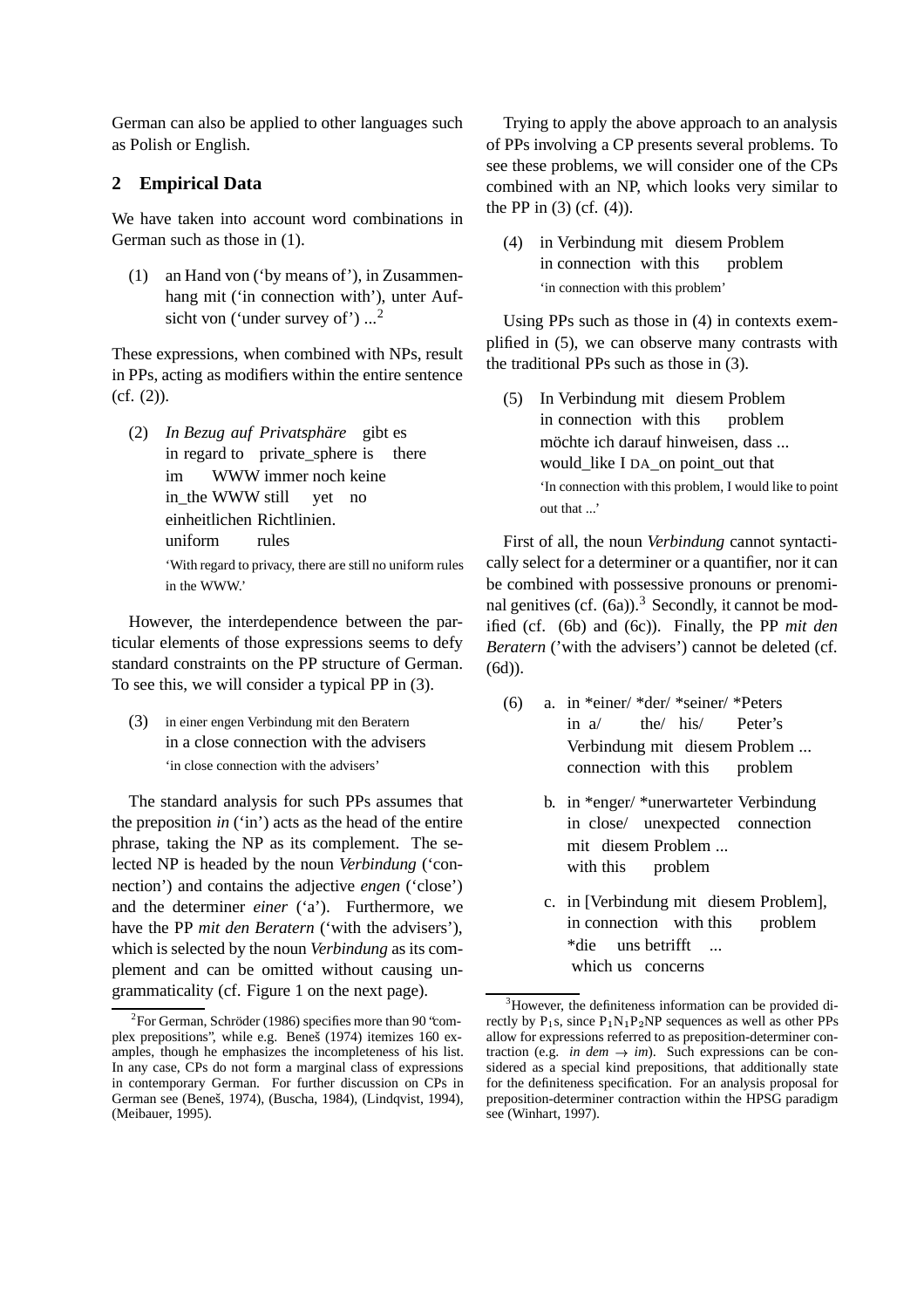

Figure 1: The structure of the PP *in einer engen Verbindung mit den Beratern* ('in a close connection with the advisers')

d. \* in Verbindung ... in connection

These observations support the traditional analysis which assumes that the string *in Verbindung mit* ('in connection with') in the PP exemplified in (4) is a complex lexical sign. Thus, Fries (1988) assumes that PPs which include a CP have the structure such as those in Figure 2.



Figure 2: The structure of the PP *in Verbindung mit diesem Problem* ('in connection with this problem') in (Fries 1988)

The preposition heading the entire phrase is a projection of three lexical categories which form a complex lexical category, in this case, a preposition *in Verbindung mit*. This complex preposition then selects an NP forming a prepositional phrase.

The main problem with this analysis consists in the assumption that the preposition *mit* ('with') belongs to the complex preposition and cannot form a constituent with the NP *diesem Problem*. However, there are several data demonstrating the opposite.

Firstly, the combinations  $P_2 NP$  where  $P_2$  is realized by *von* ('of') can be replaced by the genitive; this replacement of *von* adheres to the restrictions on the distribution of postnominal genitives and *von*-PPs in German (cf. (7a)). Secondly, the discussed sequences can be substituted by *wo*/*da* expressions as in (7b), which are usually considered as proforms for PPs. Finally, the  $P_2$ NP sequences can be coordinated with PPs headed by the same preposition (cf. (7c)).



Figure 3: The structure of the PP *in Verbindung mit diesem Problem* ('in connection with this problem') assuming the *in Verbindung* string to be a complex lexical category

- (7) a. mit Hilfe ??von dem Buch/ des Buches with help of the book/ the book $_{GEN}$ 'by dint of the book'
	- b. in Verbindung womit/damit in connection WO\_with/DA\_with 'in connection with what/with it'
	- c. in Verbindung mit diesem Problem in connection with this problem und mit seiner möglichen Lösung and with its possible solution 'in connection with this problem and with its possible solution'

These observations imply that  $P_2NP$  sequences form a constituent. Thus, another analysis seems to arise, that assume  $P_1N_1$  combinations to constitute complex lexical categories, requiring prepositional complements (cf. Figure 3).

However, the following fact argues against the analysis in Figure 3: There is a type of nouns in German that allows for two options in realizing the dative case. While the first eventuality relates to suffixless forms, the second one relates to forms ending in *-e*. The choice of a given form is usually determined by stylistic effects. Examples in (8) show that dative nouns of the discussed declension class can occur within  $P_1N_1$  sequences in both forms.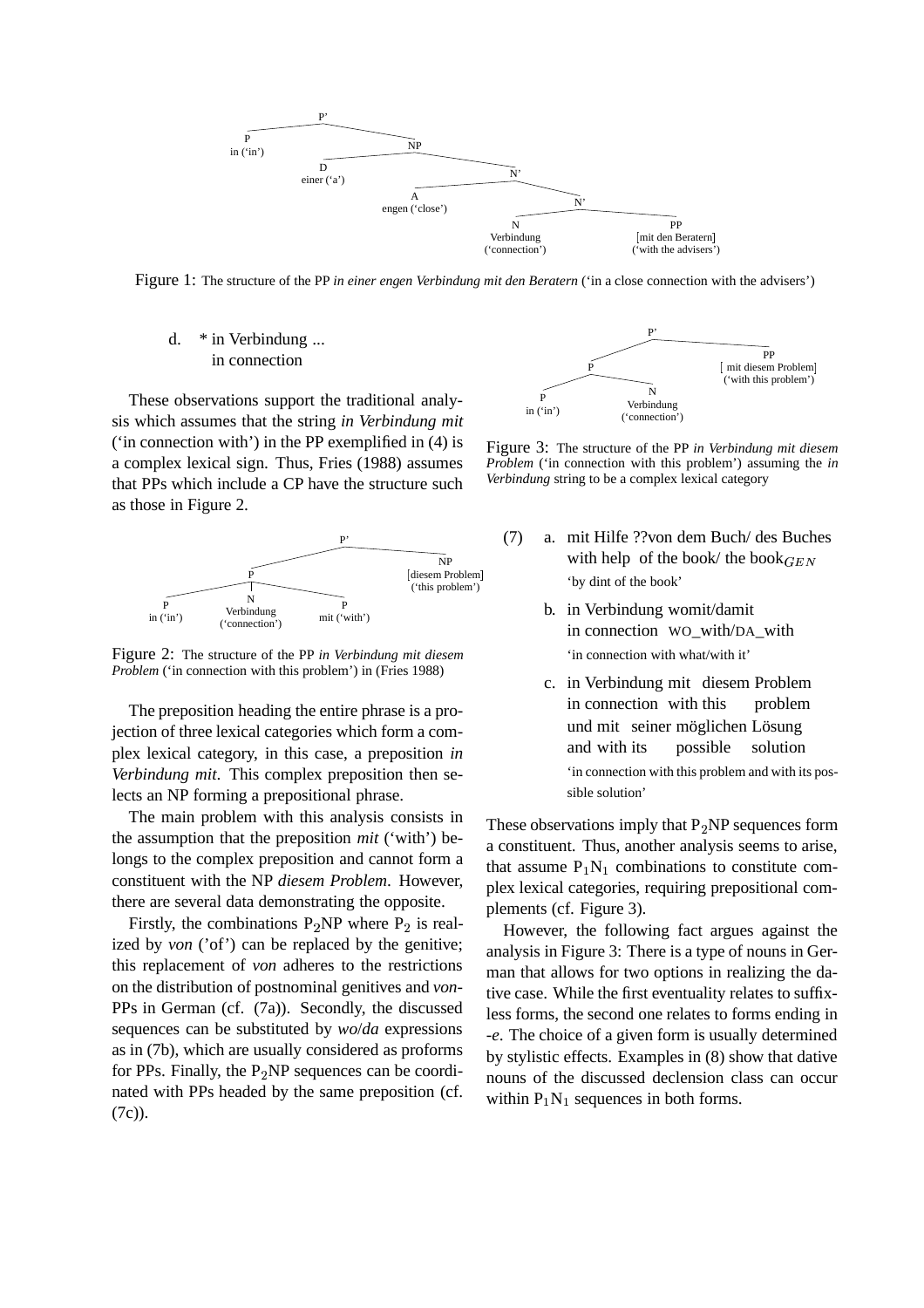

Figure 4: The structure of the PP *in Verbindung mit diesem Problem* ('in connection with this problem') assuming *in* to select for two complements

- (8) a. im Verlauf/Verlaufe von Jahrhunderten in course/course\_e of centuries 'in the course of the centuries'
	- b. im Fall/Falle von Mängeln in case/case\_e of deficit 'in case of deficit'

These examples illustrate that the declension form of  $N_1$ s is determined not by  $P_1N_1$  combinations, but by the same factors that otherwise determine the form of inflection realization. Thus, the data above clearly eliminate the analysis in Figure 3.

We will consider one more possible analysis, assuming prepositions heading  $P_1N_1P_2NPs$  as selecting for two arguments: a noun and a PP, which would result in structures such as those in Figure 4.

However, this assumption seems unmaintainable for the following reason: It cannot enforce that whenever a noun  $x$  appears, a PP headed by a preposition  $y$  is required. In consequence, ungrammatical PPs such as those in (9) cannot be ruled out.

- (9) a. \* in Verbindung zu diesem Problem in connection to this problem
	- b. \* in Bezug mit diesem Problem in regard with this problem

Rather, the assumption seems plausible that syntactic properties of  $P_2$ NP sequences are determined by  $N_1$ s since these properties are identical with the properties of PPs selected by the corresponding nouns in their free occurrences.

Further evidence seems to argue against the above analysis. Namely, if prepositions heading  $P_1N_1P_2NPs$  take both  $N_1s$  and  $P_2NPs$  as their arguments assigning theta roles to them, then it is inexplicable why the semantic relationship between these two arguments differs from the semantic relationship between the referential arguments of all other transitive predicates. As we can see in (10), no coindexing is possible between the noun *Verbindung* and the personal pronoun *ihr* ('her') or the anaphora *sich selbst* ('herself'). Rather, *ihr* and *sich selbst* belong to the argument structure of the noun *Verbindung*, and are possibly bound by a PROlike element which belongs to the same argument structure and which is controlled by the noun *Sarah*.

(10) Sarah<sub>i</sub> wollte was sagen in Verbindung<sub>i</sub> Sarah $_i$  wanted sth. say in connection, mit  $\int \frac{1}{i^2}$  [sich selbst] $\int \frac{1}{i^2}$ . with  $\text{her}_{i \neq j}$  [her self] $_{i \neq j}$ 'Sarah, wanted to say something in connection, with  $\text{her}_{i \neq j}$  herself<sub>i/\*j</sub>.'

All these observations seem to lead to the following conclusions. Firstly, the PP *mit diesem Problem* acts as an argument of the noun *Verbindung* in that it is determined by this noun with regard to its syntactic properties, e.g. the form of the heading preposition. Secondly, the PP *mit diesem Problem* is theta-marked by the noun *Verbindung*. Finally, the PP *mit diesem Problem* is expected to be syntactically selected by the noun *Verbindung* as its complement. Thus, we proceed according to the standard methods of handling relational nouns taking prepositional arguments. This explains why  $N_1P_2NP$  sequences within the discussed PPs share many grammatical properties with the appropriate phrases occurring within other syntactic contexts.

On the other hand, data in (7) indicate for  $P_1N_1P_2NP$  expressions constituency such as those in Figure 4.

On the basis of these observations, the assumption can be made that  $P_2NP$  sequences are lexically selected by  $N_1$ s, yet are realized syntactically by  $P_1$ s.

#### **3 The Analysis**

Formalizing this idea within the HPSG paradigm, we will make use mainly of two features: the ARG-ST feature and the VAL feature, whose value contains three valence lists: the SPR list, the SUBJ list and the COMPS list. Specifying the relationship between the values of these features, one can make generalizations about selectional properties of lexical signs. Thereby, the relationship between the ARG-ST and the SPR, SUBJ and the COMPS values (which are all assumed to have a form of list)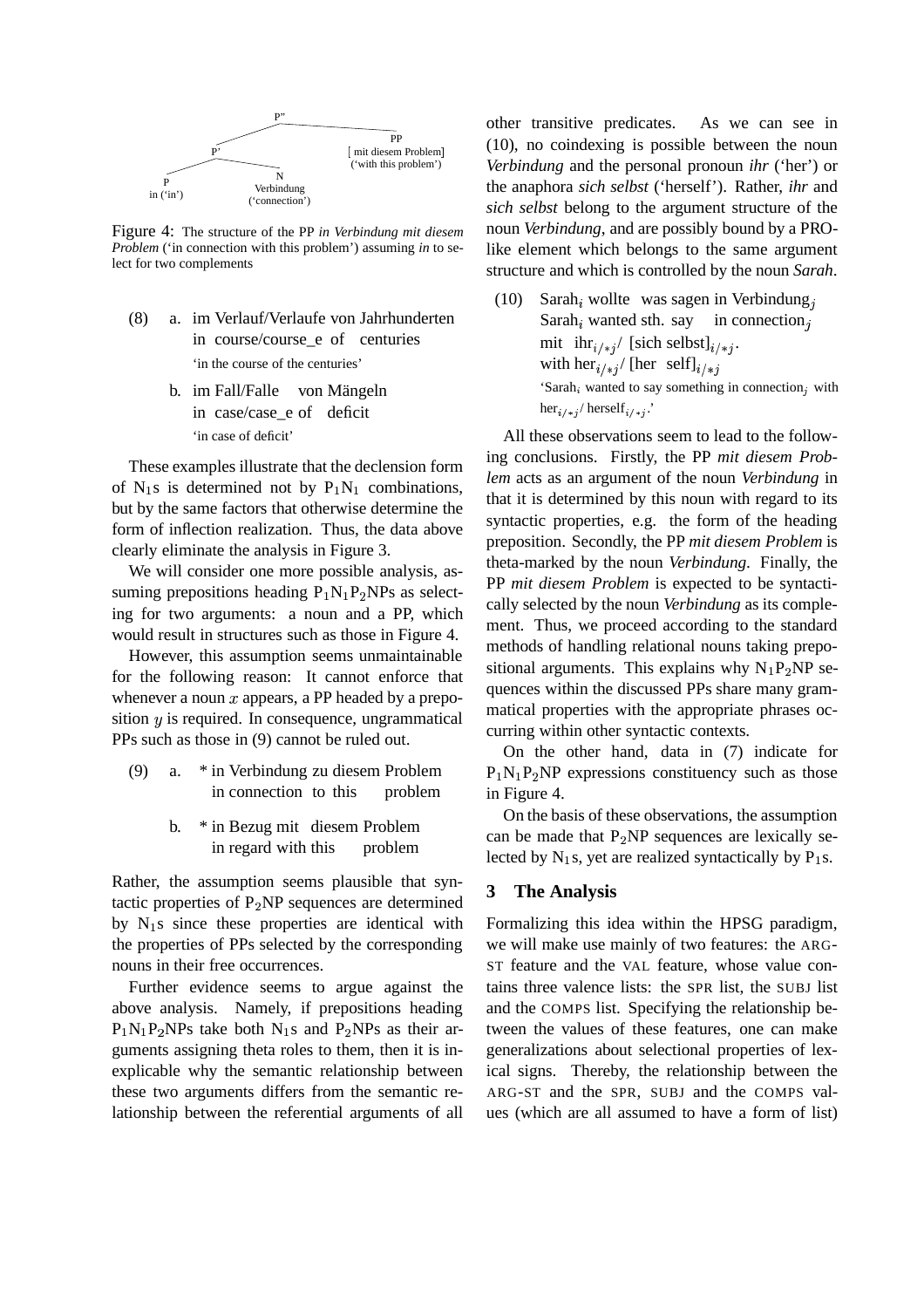does not always have to be an append relationship. Also, other relationships can be assumed, thereby facilitating the expression of possible discrepancies between the structure of the syntactic environment that a given lexical sign can construct, and this lexical sign's current selectional requirements.

Such discrepancies appear for instance in the case of argument raising as realized within the HPSG grammar framework. To illustrate this idea, we will look at the essential aspect of the German verbal complex analysis in the style of (Hinrichs and Nakazawa, 1989). According to this analysis, the lexical entries of German auxiliaries are specified to subcategorize for verbal complements and to raise the arguments of their complements. (See the simplified lexical entry for the auxiliary *wollen* ('want') in Figure 5 on the next page.)

Thus, the auxiliary *will* ('wants') in the structure in Figure 6 selects for the verb *lesen* ('read') first, and then it selects the arguments of *lesen* ('read'), the NP *das Buch* ('the book') and the NP *Peter* ('Peter'), as its own complements.



Figure 6: The structure of the VP *Peter das Buch lesen will* ('Peter wants to read the book')

This idea underlies most current HPSG approaches to verbal complexes in Germanic and Romance languages. We argue that the same method can also be used to make generalizations about selectional properties of prepositions, and, thereby, to license "complex prepositions".

Thus, based on empirical data, we assume two uses of prepositions: the raising and the non-raising usages. The preposition *in* in (11a) occurs in a nonraising context, while the preposition *in* in (11b) occurs in a raising context.

(11) a. in einer engen Verbindung mit den Beratern in a close connection with the advisors 'in a close connection with the advisors'

b. in Verbindung mit diesem Problem in connection with this problem 'in connection with this problem'

Our assumption is that both strings *mit den Beratern* in (11a) and *mit diesem Problem* in (11b) act as arguments of the noun *Verbindung*, and are thus determined by this noun with regard to their syntactic properties.

Furthermore, we assume that the preposition *in* in (11b) in opposition to *in* in (11a), which subcategorizes the saturated NP, selects first the noun *Verbindung* (which does not realize its complement) and then *in* selects the complement of *Verbindung*, the PP *mit diesem Problem*. That is, by virtue of an appropriate lexical principle of grammar specifying the valence of prepositions, the complement of the noun *Verbindung* is raised by *in* to become the complement of *in*, and be realized by *in* syntactically.

# **4 HPSG Formalization**

Avoiding redundancies in the lexicon, we specify only one lexical entry for *in*, thereby underspecifying information about its argument. In Figure 7 we can see the relevant part of the lexical entry of the preposition *in* in AVM notation.

$$
\begin{bmatrix} word \\ \text{PHON} \langle in \rangle \\ \text{SYNS} | \text{LOC} | \text{CAT} \begin{bmatrix} \text{HEAD } prep \\ \text{ARG-ST} \langle \text{LOC} | \text{CAT} | \text{ HEAD } noun \end{bmatrix} \rangle \end{bmatrix}
$$

Figure 7: The relevant part of the lexical entry of the preposition *in* ('in')

The only information about potential arguments of *in* which this lexical entry provides is that *in* can take only one argument, and this argument has to be a noun. Here, information about the valence properties neither of that noun nor of the preposition *in* will be specified.

The syntactic selection properties of *in* are licensed by a lexical constraint on the mapping of the elements of the ARG-ST list to the valence lists. For prepositions, the principle on mapping of the elements of the ARG-ST list to the valence lists is traditionally assumed to have the form as in Figure 8.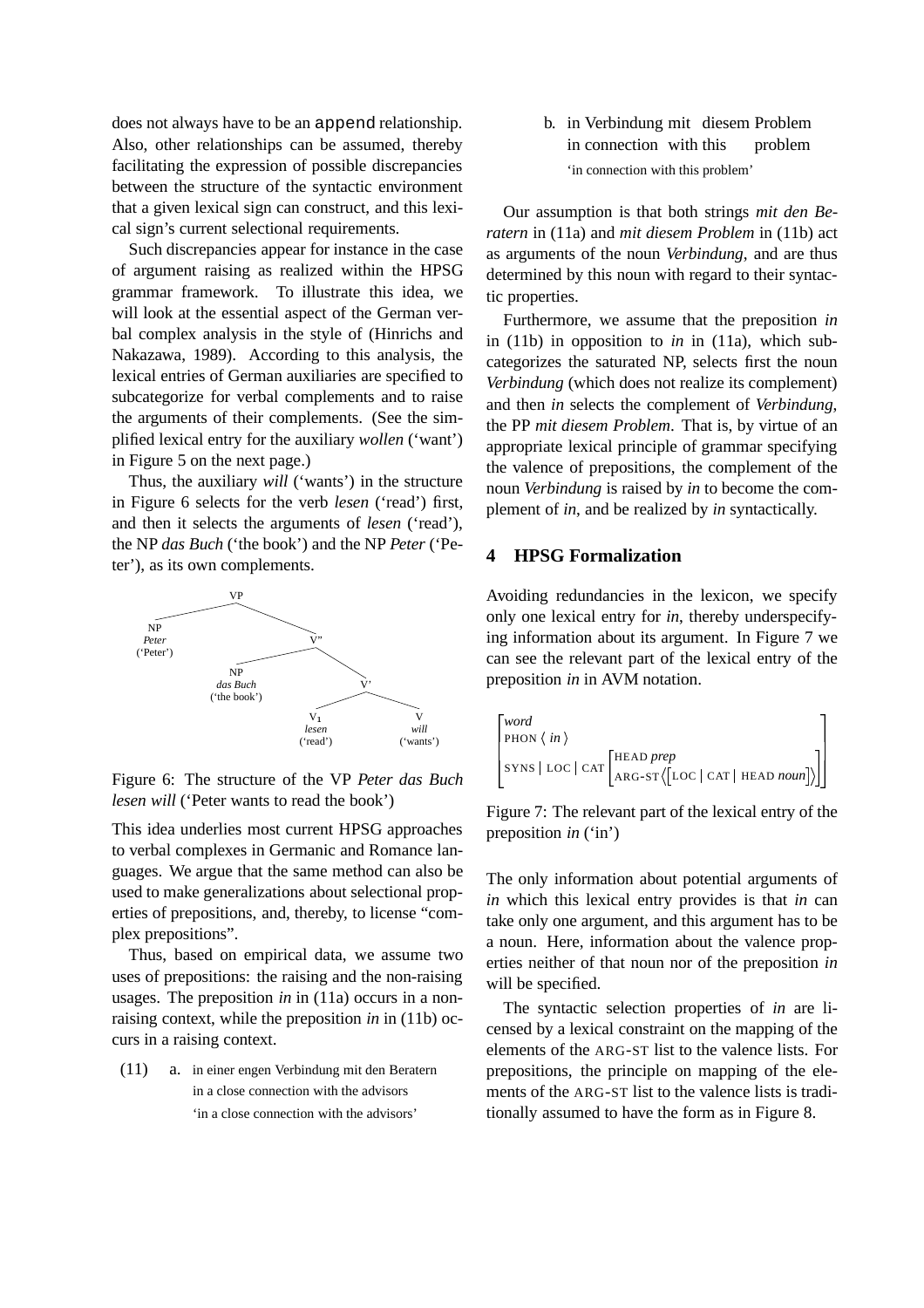```
. . .

 word
 PHON  wollen 
 SYNS | LOC | CAT | VAL | COMPS <u>| 1</u> | ⊗ ( | LOC | CAT |

                                                                    \bigg| LOC \bigg| CAT \bigg| HEAD verb
                                                                                         VAL | COMPS <u>[1</u>] | / |
                                                                                                                         ٦.
                                                                                                                         the contract of the contract of the contract of the contract of the contract of the contract of the contract of
```
Figure 5: The relevant part of the lexical entry of the auxiliary *wollen* ('want')



Figure 8: ARG-ST Mapping Lexical Principle for Prepositions (preliminary version)

That is, the ARG-ST value is assumed to be identical with the COMPS value. In order to facilitate prepositions to subcategorize nouns which are complement-unsaturated, and then select the complements of those nouns, the above principle has to be reformulated in the way shown in Figure 9. Here, the list of complements syntactically selected by a preposition is a concatenation of its own ARG-ST list and the list of complements of its argument.<sup>4</sup>

It has to be mentioned that the raising of more than one nominal complement result in ungrammatical constructions like those in (12).

(12) a. \*in [Verbindung] [der Regierung] in connection the government [mit diesem Problem] ... with this problem

To avoid this problem, we have restricted the ARG-ST value of prepositions to the lists containing either one saturated element, or to the lists containing one element with a singleton COMPS list. Additionally, we have specified the LEX value of the second disjunct to be  $+$  with the idea of marking objects that have realized none of their complements. This restriction rules out the selection of relational nouns that have already realized one of their complements (cf. 13).

(13) a. \*in [Verbindung der Regierung] in connection the government $_{GEN}$ [mit diesem Problem] ... with this problem

#### **5 An Example**

The structure in Figure 10 exemplifies the interaction of the above assumptions in the licensing of a PP headed by a raising preposition. Due to the ARG-ST Mapping Lexical Principle for Prepositions in Figure 9, the preposition *in*, which takes one nominal argument with one unrealized complement can be licensed. Thus, the syntactic and semantic properties of that complement are determined not by the preposition, but by the noun. Thereby, ungrammatical PPs such as those in (9) can be blocked. Both the noun and its unrealized complement are mapped to the COMPS list of *in* and, according to the constraints on the head-complement-structures for prepositions, they are syntactically selected by *in*.

 $G^{LIN}$  adjectives as well as prepositions modifying nouns, The first complement that *in* selects is the noun. By virtue of selectional requirements of restrictive that are specified as combining with complementsaturated nouns only, the modifying of complementunsaturated nouns is blocked. The same restriction holds for determiners and quantifiers in German. These constraints, existing in the grammar independently of the principles on the CPs syntax, explain the apparent lexical fixedness of the  $P_1N_1$  sequences (cf. (6a) and (6b)) without additional stipulations.

> Further on, the preposition *in* selects the complement of the noun as its own complement, forming a PP.

> Exactly the same lexical entry for preposition *in* and the same set of principles license PPs headed by non-raising prepositions such as the PP *in einer engen Verbindung mit den Beratern* ('in close connection with the advisers').

 $4$ We assume, as Meurers (1997) does, that argument raising takes place only with respect to the valence attributes, and not with respect to the ARG-ST list.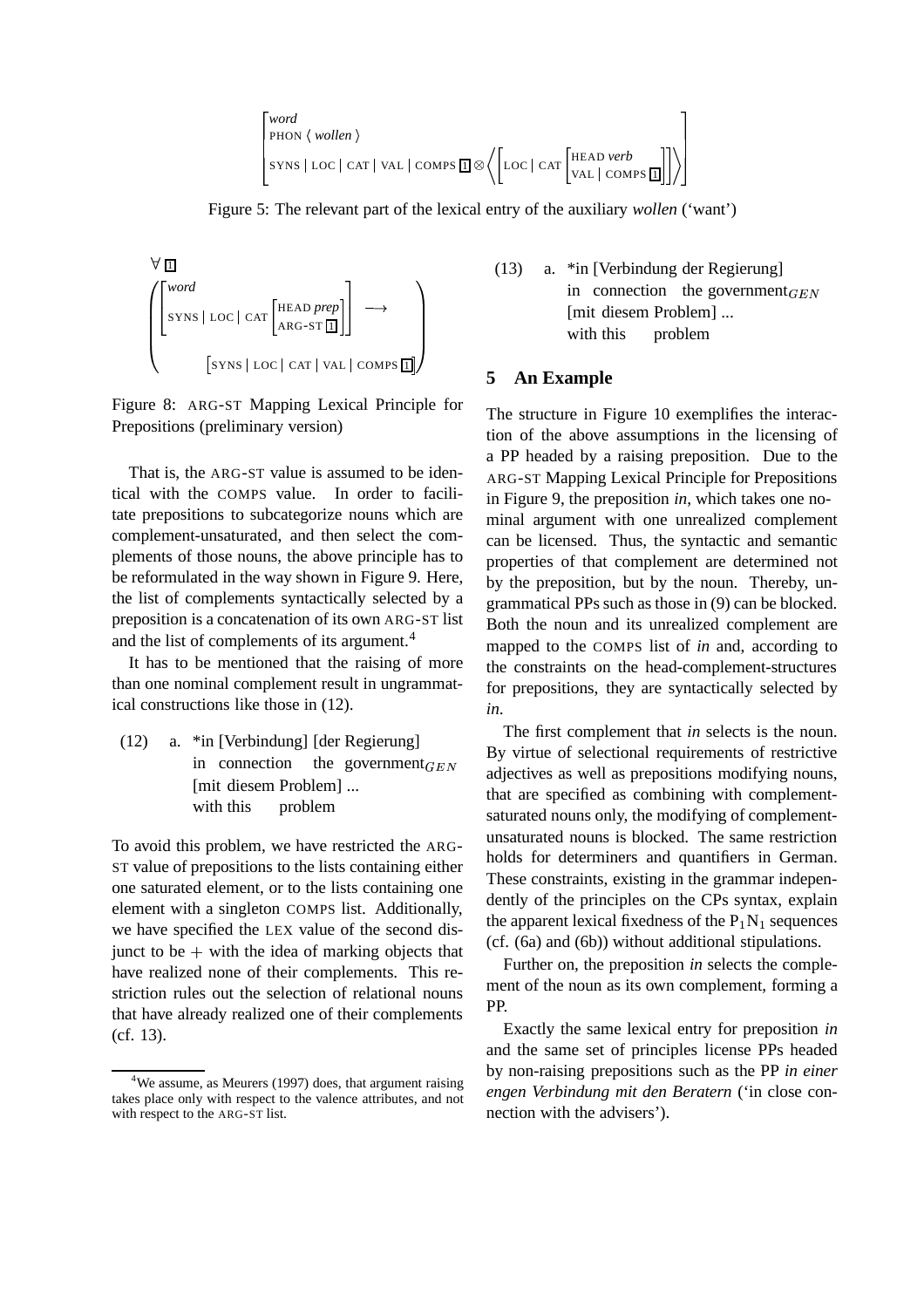$$
\sqrt{\frac{1}{2}} \left\{\n\begin{bmatrix}\n\text{word} \\
\text{syns} | \text{loc} | \text{car}\n\end{bmatrix}\n\begin{bmatrix}\n\text{HEAD prep} \\
\text{ARG-ST}\n\end{bmatrix}\n\left(\n\begin{bmatrix}\n\text{LOC} | \text{CAT} | \text{VAL} | \text{ COMPS}\n\end{bmatrix}\n\right)\n\right\}\n\right\}\n\right\}
$$
\n
$$
\sqrt{\frac{1}{2}} = \sqrt{\left\{\n\begin{bmatrix}\n\text{LOC} | \text{CAT} | \text{VAL} | \text{ COMPS} \langle \rangle \\
\text{LOC} | \text{CAT} | \text{VAL} | \text{ COMPS} \langle \rangle\n\end{bmatrix}\n\right\}\n\right\}\n\right\}
$$
\n
$$
\sqrt{\frac{1}{2}} = \sqrt{\left\{\n\begin{bmatrix}\n\text{LEX} + \\
\text{LOC} | \text{CAT} | \text{VAL} | \text{ COMPS} \langle \text{synsem} \rangle\n\end{bmatrix}\n\right\}\n\right\}
$$

Figure 9: ARG-ST Mapping Lexical Principle for Prepositions



Figure 10: The structure of the PP *in Verbindung mit diesem Problem* ('in connection with this problem')

#### **6 Summary and Outlook**

In this paper, syntactic aspects of CPs in German have been investigated. We have thereby seen that the previous approaches to this phenomenon are highly problematic. We then proposed an HPSG analysis based on the raising mechanism assuming prepositions to be able to raise complements of their arguments. Underspecifying valence information within lexical entries of prepositions and applying appropriate lexical constraints, the presented theory offers a non-redundant description of linguistic facts about both the raising and non-raising prepositions.

The proposed analysis entails a technique which is already well established in the HPSG-based studies. We have shown for instance that there are parallels between the raising analysis proposed here for CPs and the raising analysis of German verbal complexes as proposed in (Hinrichs and Nakazawa, 1989).<sup>5</sup>

In processing systems, an implementation of the idea of raising as presented and formalized in Section Four has already proved to be computationally tractable. For instance, there is a large grammar fragment of German developed at the Seminar für Sprachwissenschaft at the University of Tübingen, that has been exhaustively implemented by using a new grammar implementation software TRALE.<sup>6</sup> The fragment includes among other phenomena the

<sup>5</sup>On further applications of the raising mechanism in the HPSG-based grammar fragments of German see e.g. (Hinrichs and Nakazawa, 1994), (Meurers, 2000) or (De Kuthy, 2000).

<sup>&</sup>lt;sup>6</sup>TRALE is a platform for implementing HPSG-style grammars that was created within the framework of the B8 project *Ein HPSG-Syntaxfragment für das Deutsche: Sprachtheoretische Grundlagen und Computerlinguistische Implementierung* and *Domain Specific Processing of Constraint-Based Grammars* of the SFB 340 *Sprachtheoretische Grundlagen für die Computerlinguistik* under direction of Gerald Penn and has been still developed within the framework of the MiLCA-Consortium at the Seminar für Sprachwissenschaft in Tübingen.